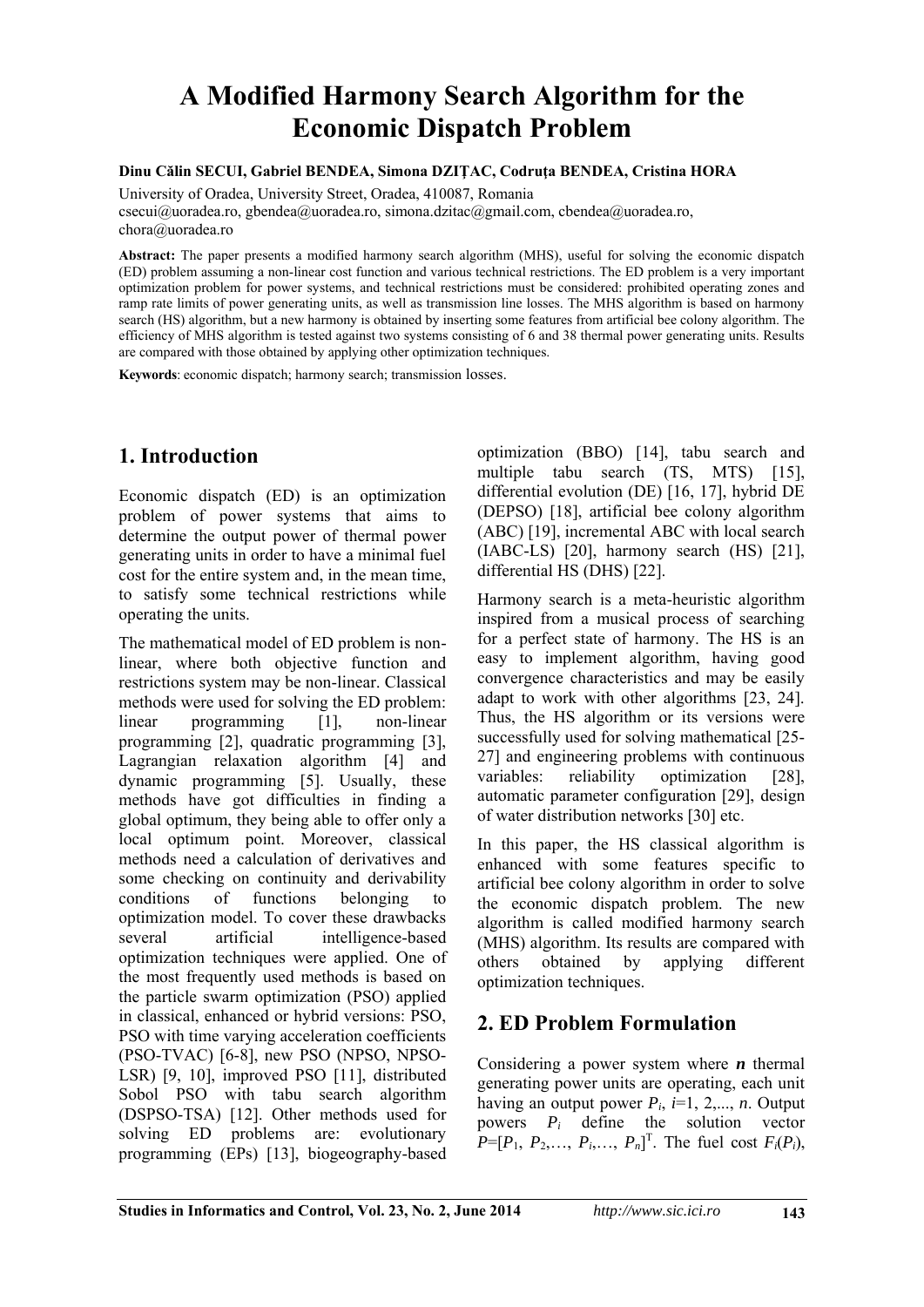for each generator *i*, may be represented by a quadratic polynomial function such as:

$$
F_i(P_i) = c_i P_i^2 + b_i P_i + a_i \tag{1}
$$

where  $a_i$ ,  $b_i$  and  $c_i$  are fuel cost coefficients of generator *i.*

To solve an ED problem means determining the *Pi* output powers of the generating units, so that the total fuel cost (objective function) is minimal, considering a set of equality and inequality technical constraints. The objective function is:

$$
\min F = \sum_{i=1}^{n} F_i(P_i) \tag{2}
$$

The equality and inequality constraints for the ED problem are given by (3)-(8) relations:

i) Minimum and maximum real power operating limits:

$$
P_{i,min} \leq P_i \leq P_{i,max}, i=1,2,\ldots,n
$$
 (3)

where  $P_{i,min}$  and  $P_{i,max}$  represent the minimum and the maximum operating limits of a generator *i*.

ii) Generator ramp-rate limits:

$$
P_i \leq P_i^{\text{Prev}} + \text{UR}_i
$$
, if output power increases (4)

 $P_i \geq P_i^{Prev}$ -*DR<sub>i</sub>*, if output power decreases (5)

where  $P_i^{Prev}$  is the previous hour output power of unit *i*. *DRi* and *URi* are the down-ramp and up-ramp limits of the *i* unit.

Relations (3)-(5) can also be expressed by:

$$
PO_{i,min} \leq P_i \leq PO_{i,max} \tag{6}
$$

where 
$$
PO_{i,min}
$$
 = max $(P_{i,min}, P_i^{Prev} - DR_i)$  and  $PO_{i,max}$  = min $(P_{i,max}, P_i^{Prev} + UR_i)$ .

iii) Prohibited operating zones of the generator. Power generating units may have some prohibited operating zones, which, for a certain *i* generator, are given by:

$$
P^{L}_{i,z} < P_{i} < P^{U}_{i,z}, \quad z=1,2,..., NZ_{i}
$$
 (7)

where *NZi* is the number of prohibited zones of unit *i*.  $P^L_{i,z}$  and  $P^U_{i,z}$  are the lower and upper boundary of the *z* prohibited operating zone for the unit *i*.

iv) Real power balance constraint:

$$
P_G - P_L - P_D = 0 \tag{8}
$$

where  $P_D$  is the load demand in the system, in MW. *PL* represents the transmission loss, in MW.

The transmission losses *PL* at the entire system level are calculated using constant *B* coefficient formula (Kron's relation):

$$
P_L = \sum_{i=1}^{n} \sum_{j=1}^{n} P_i B_{ij} P_j + \sum_{i=1}^{n} B_{0i} P_i + B_{00}
$$
 (9)

where  $B_{ij}$  is an element of the loss coefficient matrix of size  $n \times n$ ,  $B_{0i}$  is *i* element of the loss coefficient vector of size *n* and  $B_{00}$  is the loss coefficient constant.

The total generated power  $(P_G)$  of the system by the *n* units is:

$$
P_G = \sum_{i=1}^{n} P_i \tag{10}
$$

#### **3. The Harmony Search Algorithm**

Harmony search (HS) is a meta-heuristic population-based algorithm inspired from the musical process of searching for a perfect state of harmony. It was proposed by Geem et al. [23] and developed by Lee and Geem [24] for engineering optimization problems with continuous variables.

Generally, HS algorithm is used to solve optimization problems with continuous parameter. Thus, the optimization problem consists of searching the minimum of an  $f(x)$ function considering the constraints  $x_i^{\min} \le x_i \le x_i^{\max}$ , *i*=1, 2, ..., *n*, where *n* is the number of decision variables, and  $x_i^{min}$  and  $x_i^{max}$ are lower and upper limits for the variable  $x_i$ . Function  $f(x)$  represents the objective function,  $x=(x_1,x_2,...,x_n)$  is the *n*-dimensional solution vector, and  $x_i$  is the  $i^{\text{th}}$  component of  $x$  vector.

The HS algorithm is defined by the following parameters [24]: the harmony memory size (HMS), harmony memory considering rate (HMCR), pitch adjusting rate (PAR), distance bandwidth (bw) and maximum number of iterations (improvisations) ( $N_{\text{max}}$ ). HMS is the number of vectors in harmony memory that satisfy the constraints of the problem, and HMCR and PAR are the parameters used for generating a new vector.

During the optimization process, solution vectors are being stored as a harmony memory HM= $[x_1, x_2, ... , x_{HMS}]$ . Each vector  $x_j|_{j=1,2...HMS}$ , belonging to HM is a possible solution of the problem. The optimization procedure that uses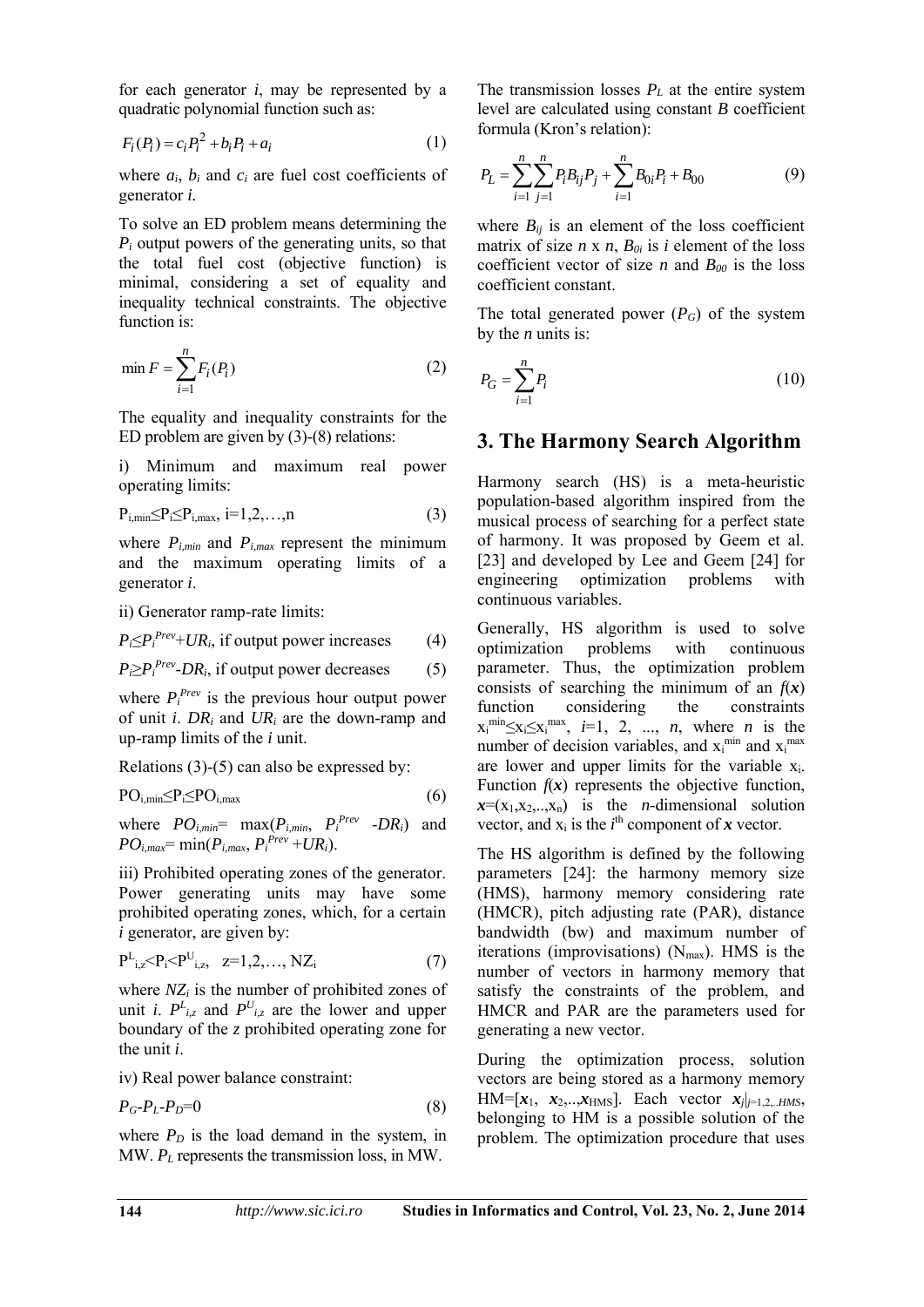HS meta-heuristic algorithm consists of the following steps [23, 24]:

Step 1. *Initialize the optimization problem and algorithm parameters*. Here, the parameters of HS algorithm are initialized: HMS, HMCR, PAR, bw and  $N_{max}$ . Also, lower  $(x_i^{min})$  and upper  $(x_i^{max})$  limits for the variable  $x_i$  are set, as well as other specific parameters of the problem.

Step 2. *Initialize the harmony memory (HM).* Initially, HM matrix consists of HMS harmonies (column solution vectors). The elements of each vector  $x_j|_{j=1,2...HMS}$ , are randomly generated, inside  $[x_i^{min}, x_i^{max}]_{i=1,2,...n}$ , interval having a uniform distribution:

$$
x_i = x_i^{\min} + rand()
$$
 ×  $(x_i^{\max} - x_i^{\min})$ ,  $i = 1, 2, ..., n$  (11)

*rand()* is a uniformly distributed number inside  $[0, 1]$  interval.

Then, for each HM vector  $(x_j|_{j=1,2...HMS})$  the value of the objective function  $f(x_i)$  is determined.

Step 3. *Improvise a new harmony*. The new harmony vector,  $x^{\text{new}} = (x_1^{\text{new}}, x_2^{\text{new}},..., x_n^{\text{new}})$  is generated from the HM by sequentially applying three rules: memory considerations, pitch adjustments, and random selection. Each element  $(x_i^{new}|_{i=1,2, n})$  belonging to vector  $x^{new}$  is generated using the following procedure [24, 27]:

**If** *rand()*≤HMCR **then begin** /*memory consideration*/

$$
x_i^{new} = x_{ij}
$$
, unde  $j \sim U[1, HMS]$  and  $i = 1, 2, ..., n$  (12)

**If** *rand()*≤ PAR **then** /*pitch adjustment*/

 $x_i^{new} = x_i^{new} \pm r \times bw$ , unde  $r \sim U[0,1]$  end (13)

**else** /*random selection*/

$$
x_i = x_i^{\min} + rand() \times (x_i^{\max} - x_i^{\min}), i = 1, 2, ..., n
$$
 (14)

*r* and *rand()* are uniformly distributed random numbers in the range [0,1].

Step 4. *Update the harmony memory*. If the new harmony vector  $x^{new}$  is better than the worst harmony vector (*x* worst) of HM, then  $x^{\text{worst}} = x^{\text{new}}$ . The objective function  $f(x)$  is used for comparing  $x^{new}$  and  $x^{worst}$  vectors.

Step 5. *Check the stopping criterion*. The algorithm stops when then maximum number of iterations  $(N_{max})$  is reached. If  $k < N_{max}$  then go to Step 3 (*k* current number of the iteration), otherwise Stop and return the best harmony (solution) din HM.

# **4. The modified harmony search (MHS) algorithm**

The MHS algorithm is built on the same steps like HS algorithm, its purpose being the enhancement of classical HS algorithm performances. The difference between MHS algorithm and HS algorithm is made by the generating way of the new harmony described at step 3. The following changes have been done to MHS algorithm:

- the rule regarding the "random selection" of a new harmony vector is eliminated;
- $\alpha$  equation (12) regarding "memory consideration" is replaced with equation (15) that borrows from artificial bee colony algorithm some features for generating the solution [31, 32]:

$$
x_i^{new} = x_{ij} + U(-1, 1) \times (x_{ij} - x_{ik}), \quad j \sim U[1, HMS],
$$
  

$$
k \sim U[1, HMS], j \neq k \text{ and } i = 1, 2, ..., n
$$
 (15)

 equation (13) regarding "pitch adjustment" is replaced with equation (16). This searching strategy is based on the advantages offered by the best global solution and is similar with the one in ABC algorithm [20]:

$$
x_i^{new} = x_i^{best} + U(-1, 1) \times (x_{ij} - x_{ik}^{best}), i = 1, 2, ..., n \text{ and}
$$
  
\n
$$
j \sim U[1, HMS],
$$
 (16)

 $x_i^{\text{best}}$  is the  $i^{\text{th}}$  component corresponding to the best solution vector resulted until the current iteration. U(-1,1) is a uniform random real number inside [- 1, 1] interval. In must be pointed out that, according to the above-mentioned changes, MHS algorithm has got only three parameters (HMS, PAR and N<sub>max</sub>), while (HMCR and bw) parameters are eliminated.

The MHS algorithm combines the HS algorithm with several features of ABC algorithm. Hybridizing HS algorithm with ABC algorithm has been done in other papers, too [26, 33], but this study has got some differences regarding the generating of a new harmony through memory consideration and pitch adjustment.

## **5. Simulation Results and Comparison**

To test the efficiency of MHS algorithm two different test systems were studied: a 6-unit system, with power losses considered (test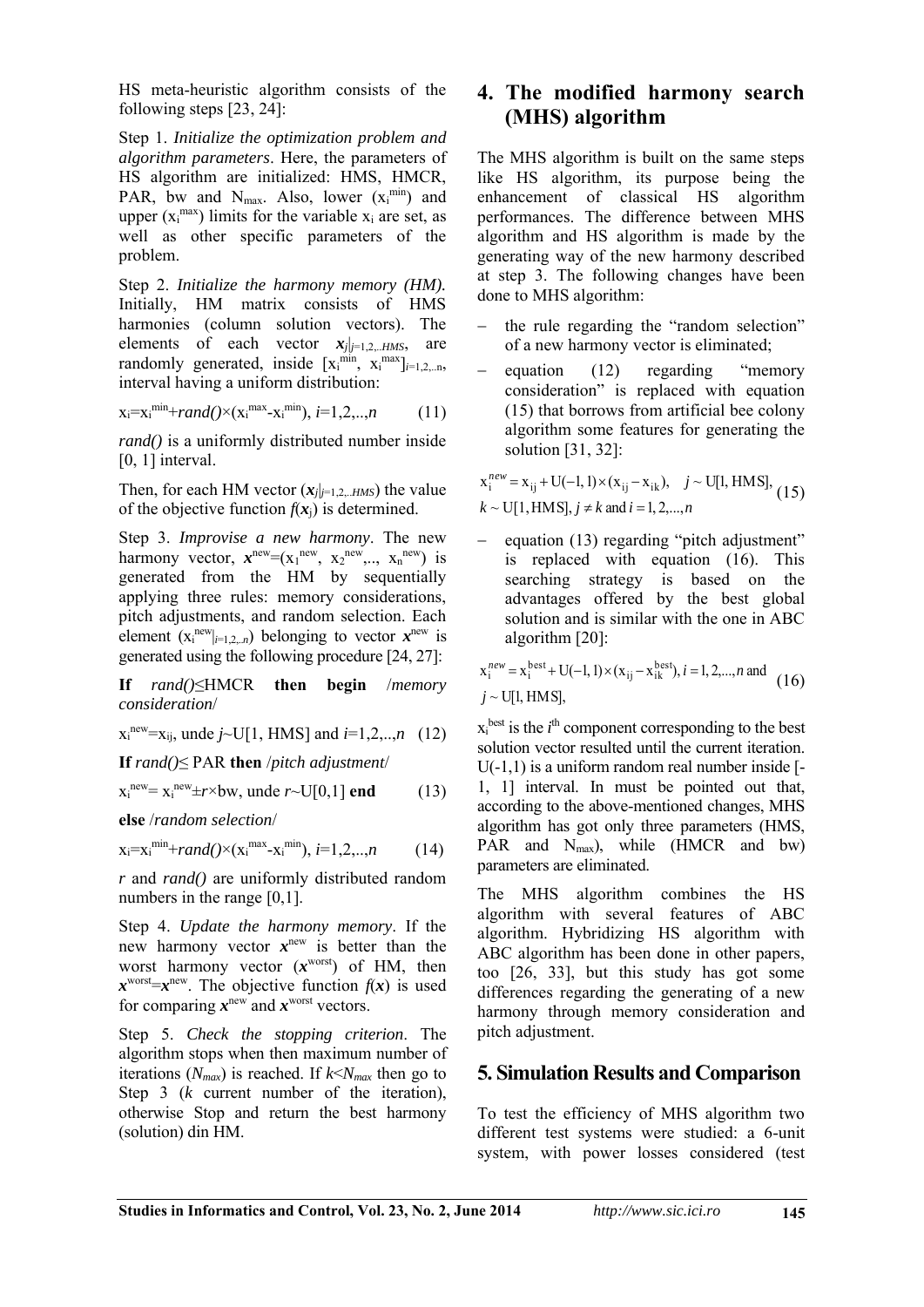system 1), and a 38-unit system, without considering the power losses (test system 2). All case studies were implemented in MathCAD, on a personal computer having a 1.79 GHz processor and 896 MB of RAM. The solution's quality is evaluated through 100 or 200 trials.

For each trial the values of the following items are memorized: best total fuel cost *F* (B), average total fuel cost  $F(A)$ , worst total fuel cost  $F(W)$ and standard deviation (SD). For each system, values of the parameters used for HS and MHS algorithm (HMS, HMCR, PAR, bw,  $N_{\text{max}}$ ) were determined by performing experimental trials.

### **5.1 Test system 1: 6-unit with losses**

This case study contains a system of 6 units with transmission losses, ramp rate limits and prohibited operating zones of the units taken into consideration. The tested system data related to the cost coefficients  $(a, b, c)$ , power operating limits, ramp-rate limits, prohibited operating zones of the units, and also the loss coefficient *B* are taken from [6, 34].

The load demand is  $P<sub>D</sub>=1263$  MW. The characteristics of thermal power generating units and values of loss coefficient *B* are described in Table 1 and Table 2.

For the studied system, after a few experimental trials, the parameters were set to the following values: HMS=8, PAR=0.4 and Nmax=1000 (for the MHS algorithm) and HMS=8, HMCR=0.9, PAR=0.3, bw=0.01 and  $N_{\text{max}}$ =1000 [27] (for the HS algorithm).

Table 3 presents the output powers of thermal power generating units  $(P_i, i=1, 2,..., 6)$  after running the MHS and HS algorithms. Values of B, A, W, SD items, generated power (*PG*), power losses (*PL*) and tolerance (*TOL*) are also shown. Both algorithms satisfy the equality constraint (8) with a very high precision (*TOL*<sub>MHS</sub>=-3.925⋅10<sup>-13</sup> MW and *TOL*HS=-9.315⋅10<sup>-11</sup> MW).

T-test is applied for a comparison between the results obtained by MHS and HS algorithms.

Considering the characteristics of the MHS and HS algorithms shown in Table 3 - average (A) and standard deviation (SD) - the value of *tcalculated* is computed (*tcalculated=*3.113). Then, from the table with critical values "T-test", for a significance level of 1%, *tcritical* is returned (*tcritical*=2.601).Since, *tcalculated=*3.113>*tcritical*=2.601, between the results obtained by MHS and HS algorithms there are significant statistical differences  $(A<sub>MHS</sub> < A<sub>HS</sub>)$ .

| Unit | a<br>$(\frac{\rho}{h})$ | h<br>(\$/MWh) | $(MW^2h)$ | $UR_i$<br>'MW | $DR_i$<br>'MW | $P_i^{Prev}$<br>'NW | $P_{i,min}$<br>'MW | $P_{i,max}$<br>MW) | Prohibited zone (MW)   |
|------|-------------------------|---------------|-----------|---------------|---------------|---------------------|--------------------|--------------------|------------------------|
|      | 240                     | 7.0           | 0.0070    | 80            | 120           | 440                 | 100                | 500                | [210 240]<br>[350 380] |
| 2    | 200                     | 10.0          | 0.0095    | 50            | 90            | 170                 | 50                 | 200                | 190 1101<br>140 1601   |
| 3    | 220                     | 8.5           | 0.0090    | 65            | 100           | 200                 | 80                 | 300                | 150 1701.<br>[210 240] |
| 4    | 200                     | 11.0          | 0.0090    | 50            | 90            | 150                 | 50                 | 150                | [80 90]<br>[110 120]   |
|      | 220                     | 10.5          | 0.0080    | 50            | 90            | 190                 | 50                 | 200                | [90 110]<br>140 1501   |
| 6    | 190                     | 12            | 0.0075    | 50            | 90            | 110                 | 50                 | 120                | [7585]<br>100105       |

**Table 1.** The characteristics of thermal power generating units and prohibited operating zones (6-units)

|  | Table 2. B-loss coefficient values (6-units) |  |
|--|----------------------------------------------|--|
|  |                                              |  |

| $B_{ij}$ =      |           |           |        | $\overline{\phantom{0}}$ | - 2    |           |                 |  |
|-----------------|-----------|-----------|--------|--------------------------|--------|-----------|-----------------|--|
|                 | 12        | 14        |        |                          |        |           |                 |  |
|                 |           |           |        |                          | $-10$  |           | $\cdot 10^{-4}$ |  |
|                 |           |           |        | 24                       |        | -0        |                 |  |
|                 |           |           | $-10$  | -0                       | 129    |           |                 |  |
|                 |           |           |        | -8                       |        | 150       |                 |  |
| $B_{0i}$ =      | $-0.3908$ | $-0.1297$ | 0.7047 | 0.0591                   | 0.2161 | $-0.6635$ | $\cdot 10^{-3}$ |  |
| $B_{00}=0.0056$ |           |           |        |                          |        |           |                 |  |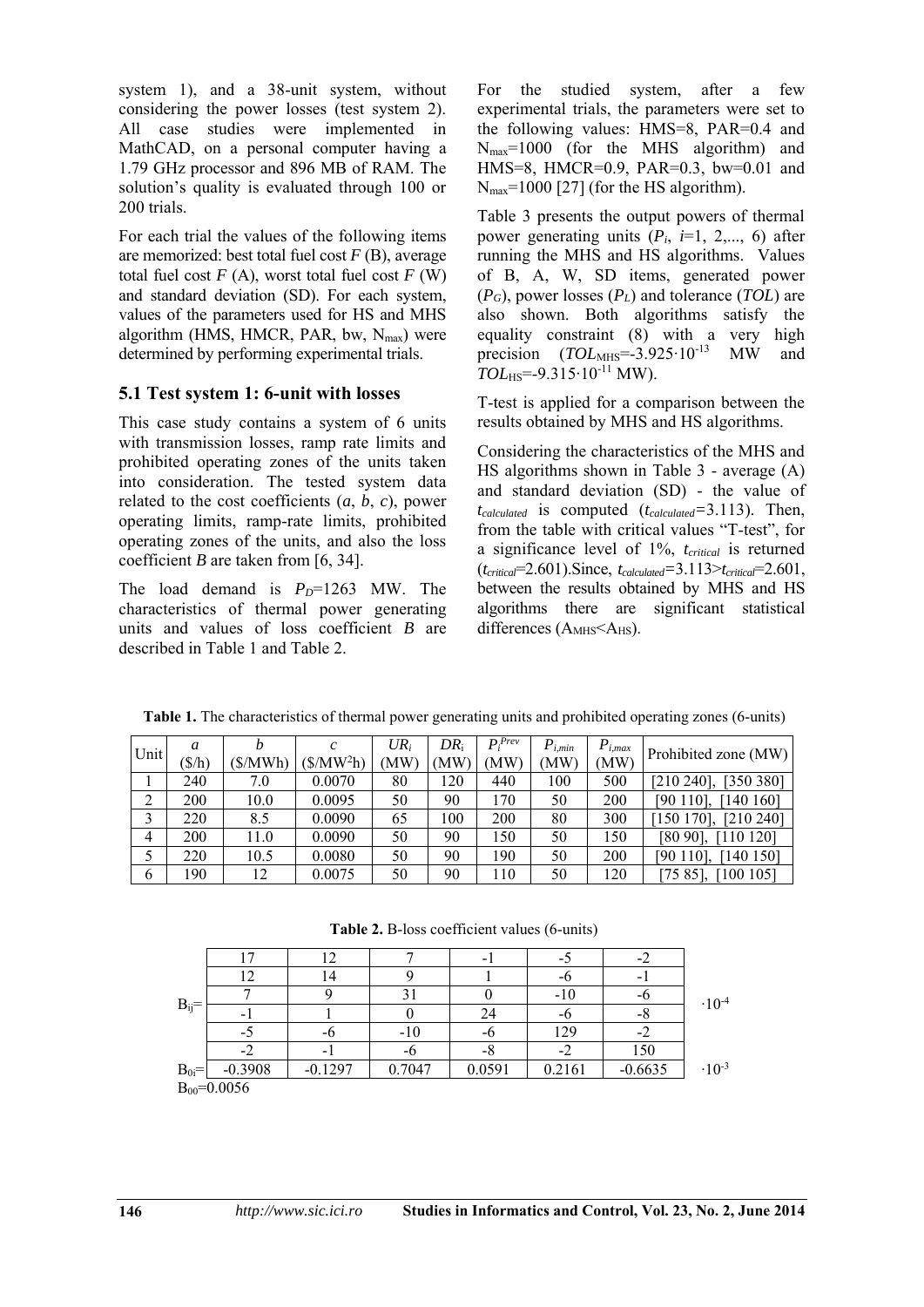| Output                           | <b>MHS</b>              | HS                      |
|----------------------------------|-------------------------|-------------------------|
| $P_1$ (MW)                       | 447.5038934324          | 447.5042986422          |
| $P_2(MW)$                        | 173.3188266703          | 173.3204504696          |
| $P_3$ (MW)                       | 263.4628642464          | 263.462694264           |
| $P_4$ (MW)                       | 139.0649874081          | 139.0648289018          |
| $P_5$ (MW)                       | 165.4738752653          | 165.4731533959          |
| $P_6$ (MW)                       | 87.1338060426           | 87.1328232359           |
| $P_G(MW)$                        | 1275.9582530651         | 1275.9582489093         |
| $P_L$ (MW)                       | 12.9582489093934        | 12.9582489093934        |
| $P_D(MW)$                        | 1263                    | 1263                    |
| $\text{TOL}_\text{M}$ (MW)       | $-3.925 \cdot 10^{-13}$ | $-9.315 \cdot 10^{-11}$ |
| Best cost $F(B)(\frac{6}{h})$    | 15449.8995248809        | 15449.8995249519        |
| Average cost $F(A)(\frac{6}{h})$ | 15449.8995250435        | 15449.8995486667        |
| Worst cost $F(W)(\frac{6}{h})$   | 15449.8995257499        | 15449.9007357696        |
| SD(S/h)                          | $1.7628 \cdot 10^{-7}$  | $1.0626 \cdot 10^{-4}$  |

**Table 3.** The best solution obtained using MHS and HS algorithms (6 units,  $P_D$ =1263MW, 200 trials)

The convergence characteristics for MHS and HS algorithms are shown in Figure 1. It can be seen that both algorithms are able to reach the optimal solution, but MHS algorithm is faster; it needs a smaller number of iterations (approximately 130, while HS algorithm needs approx. 380 iterations).

MHS and HS algorithms robustness was studied by performing 200 trials. For each trial the best cost F (item B) was stored, and it was represented in Figure 2. In Figure 2 and Table 3 we note that MHS algorithm is very stable *Comparing MHS with other methods.* When applying different optimization methods, results may be influenced by the level of satisfaction of the equality constraint (defined by (8) equation). Thus, all methods must be applied in similar conditions (tolerance value equation  $(17)$  – must be approximately the same for all methods).

$$
TOL_M=P_G-P_L-P_D \tag{17}
$$

In order to verify if MHS algorithm works in similar conditions like any other method M, the



**Figure 1.** Convergence characteristics for MHS and HS algorithms, 6-units

 $(SD_{MHS}=1.7628 \cdot 10^{-7} < SD_{HS}=1.0626 \cdot 10^{-4})$  and has the best items B<sub>MHS</sub>=15449.8995248\$/h < B<sub>HS</sub>=15449.8995249\$/h, A<sub>MHS</sub> < A<sub>HS</sub> and  $W<sub>MHS</sub> < W<sub>HS</sub>$ ).



**Figure 2.** The best total cost *F* obtained with MHS and HS algorithms, for 200 trials, 6-units

following relation is used:

$$
Dif\_TOL=|TOL_{\text{MHS}}-TOL_{\text{M}}|<\varepsilon
$$
\n(18)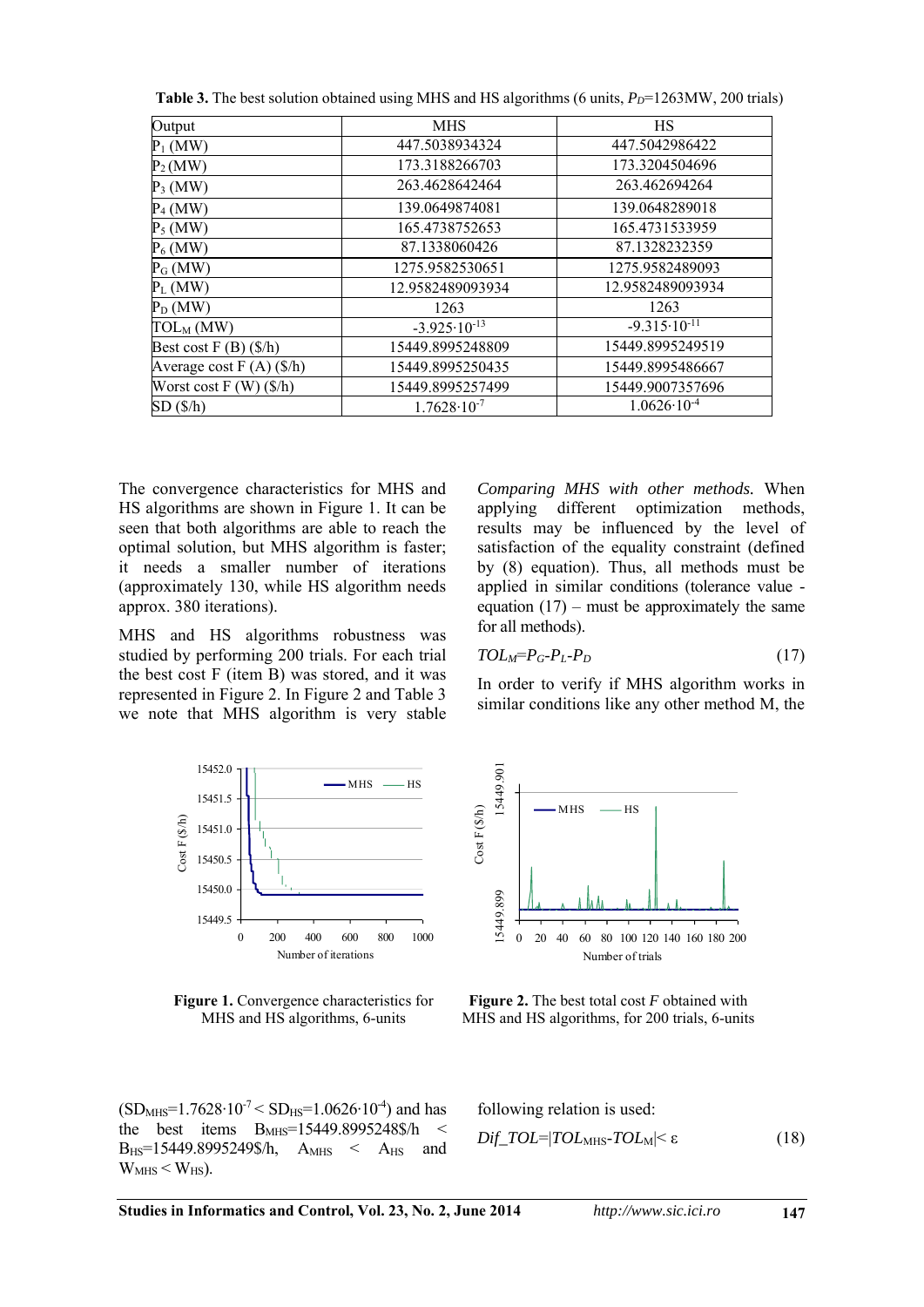where,  $TOL<sub>M</sub>$ ,  $TOL<sub>MHS</sub>$  is the tolerance for a method M, respectively algorithm MHS.

For the test system 1, it is assumed that  $\varepsilon=10^{-10}$ MW can be neglected, meaning that all methods are being applied in similar conditions with respect to satisfaction of equality constraint (8).

Table 4 shows a comparison between the results of MHS algorithm and three other optimization methods used for solving the same problem: particle swarm optimization (PSO) [6], multiple tabu search algorithm (MTS) [15] and differential evolution (DE) [16]. Thus, the set of methods M is: M={PSO, DE, MTS}. It must be said that MHS algorithm was applied for similar conditions as the indicated methods were (for all comparisons: MHS vs. PSO, MHS

then similar items obtained from PSO, DE and MTS algorithms.

Moreover, the worst value obtained by MHS algorithm is lower than the best value obtained by the methods specified (in Table 4  $W_{\text{MHS}} \leq B_{\text{PSO}}$  (MHS vs. PSO),  $W_{\text{MHS}} \leq B_{\text{DE}}$  (MHS vs. DE) and  $W<sub>MHS</sub> < B<sub>MTS</sub>$  (MHS vs. MTS)).

Values of items *B*, *A*, *W* and *SD* were calculated using a higher or, at least the same, number of trials like for the other methods (PSO, DE and MTS). The average computation time is of 5.4sec.

From the items (B, A, W, SD) point of view, MHS algorithm proves to be superior comparing to HS, PSO, DE and MTS, as may be seen from

| Method                                                                                                                                                            | PSO[6]          | <b>MHS</b>             | MTS [15]      | <b>MHS</b>             | DE $[16]$       | <b>MHS</b>             |  |  |  |  |
|-------------------------------------------------------------------------------------------------------------------------------------------------------------------|-----------------|------------------------|---------------|------------------------|-----------------|------------------------|--|--|--|--|
| 1. Result described according to the indicated references                                                                                                         |                 |                        |               |                        |                 |                        |  |  |  |  |
| $P_1$ (MW)                                                                                                                                                        | 447.4970        | 447.5034920879         | 448.1277      | 447.5054236915         | 447.744         | 447.5016941993         |  |  |  |  |
| $P_2(MW)$                                                                                                                                                         | 173.3221        | 173.3168873323         | 172.8082      | 173.3179702901         | 173.407         | 173.3176508104         |  |  |  |  |
| $P_3$ (MW)                                                                                                                                                        | 263.4745        | 263.462198913          | 262.5932      | 263.4634652066         | 263.411         | 263.4600979625         |  |  |  |  |
| $P_4$ (MW)                                                                                                                                                        | 139.0594        | 139.065688249          | 136.9605      | 139.0657881467         | 139.076         | 139.0634606943         |  |  |  |  |
| $P_5$ (MW)                                                                                                                                                        | 165.4761        | 165.4732611341         | 168.2031      | 165.4726437196         | 165.364         | 165.471156291          |  |  |  |  |
| $P_6$ (MW)                                                                                                                                                        | 87.1280         | 87.1354007626          | 87.3304       | 87.1356138354          | 86.944          | 87.1327806056          |  |  |  |  |
| Best cost $F_M$ (B) (\$/h)                                                                                                                                        | 15450           | 15449.8822209778       | 15450.06      | 15449.9350750959       | 15449.766       | 15449.7480804051       |  |  |  |  |
| Average $F_M(A)(\frac{6}{h})$                                                                                                                                     | 15454           | 15449.8822211603       | 15451.17      | 15449.9350752945       | 15449.777       | 15449.7480806214       |  |  |  |  |
| Worst cost $F_M$<br>$(W)(\frac{f}{h})$                                                                                                                            | 15492           | 15449.8822220211       | 15453.64      | 15449.9350759751       | 15449.874       | 15449.7480816701       |  |  |  |  |
| $SD_M(S/h)$                                                                                                                                                       | $\overline{a}$  | $1.9053 \cdot 10^{-7}$ | 0.9287        | $1.9534 \cdot 10^{-7}$ | ÷               | $2.3538 \cdot 10^{-7}$ |  |  |  |  |
| Number of trials                                                                                                                                                  | 50              | 100                    | 100           | 100                    | 100             | 100                    |  |  |  |  |
| 2. The computation of the power loss $(P_L)$ , generated power( $P_G$ ) and $TOL_M$ tolerance based on the best solution described in the<br>indicated references |                 |                        |               |                        |                 |                        |  |  |  |  |
| $P_G(MW)$                                                                                                                                                         | 1275.9571       | 1275.9569284789        | 1276.0231     | 1275.9609048899        | 1275.9460       | 1275.9468405631        |  |  |  |  |
| $P_L$ (MW)                                                                                                                                                        | 12.9583778743   | 12.95820635316         | 13.0204746591 | 12.95827954902         | 12.9571840155   | 12.95802457851         |  |  |  |  |
| $TOL_{M}$ (MW)                                                                                                                                                    | $-0.0012778743$ | $-0.00127787426$       | 0.0026253408  | 0.002625340879         | $-0.0111840155$ | $-0.01118401541$       |  |  |  |  |
| $Dif\_TOL^*(MW)$                                                                                                                                                  | $\mathbf{0}$    | $3.999 \cdot 10^{-11}$ | $\mathbf{0}$  | $7.899 \cdot 10^{-11}$ | $\mathbf{0}$    | $9.000 \cdot 10^{-11}$ |  |  |  |  |

**Table 4.** Comparative results after applying different optimization techniques (6 units,  $P_D$ =1263 MW).

\* *Dif\_TOL*=|*TOLMHS* - *TOLM*|; *TOLM*, *TOLMHS* - the tolerance for a method *M*, respectively algorithm MHS; "-"data not available.

vs. DE and MHS vs. MTS, Table 4 indicates *Dif\_TOL*<  $10^{-10}$  MW).

Table 4 shows that MHS algorithm has got the best *Cost F* (item *B*) for all the three analyzed situations: *B*<sub>MHS</sub>=15449.882220\$/h<*B*<sub>PSO</sub>=15450\$/h,  $B_{\text{MHS}}$ =15449.7480804\$/h< $B_{\text{DE}}$ =15449.766\$/h,

*B*<sub>MHS</sub>=15449.935075\$/h<*B*<sub>MTS</sub>=15450.06\$/h).

Also, items  $A_{MHS}$ ,  $W_{MHS}$  and  $SD_{MHS}$  obtained from MHS algorithm have got better values the results presented in Table 3 and Table 4 and the characteristics from Figure 1 and Figure 2.

#### **5.2 Test system 2: 38-unit without losses**

A 38-unit test system is studied in solving the ED problem with the MHS algorithm. The tested system data related to the cost coefficients  $(a, b, c)$  and power operating limits are taken from [35]. The load demand is *PD*=6000 MW.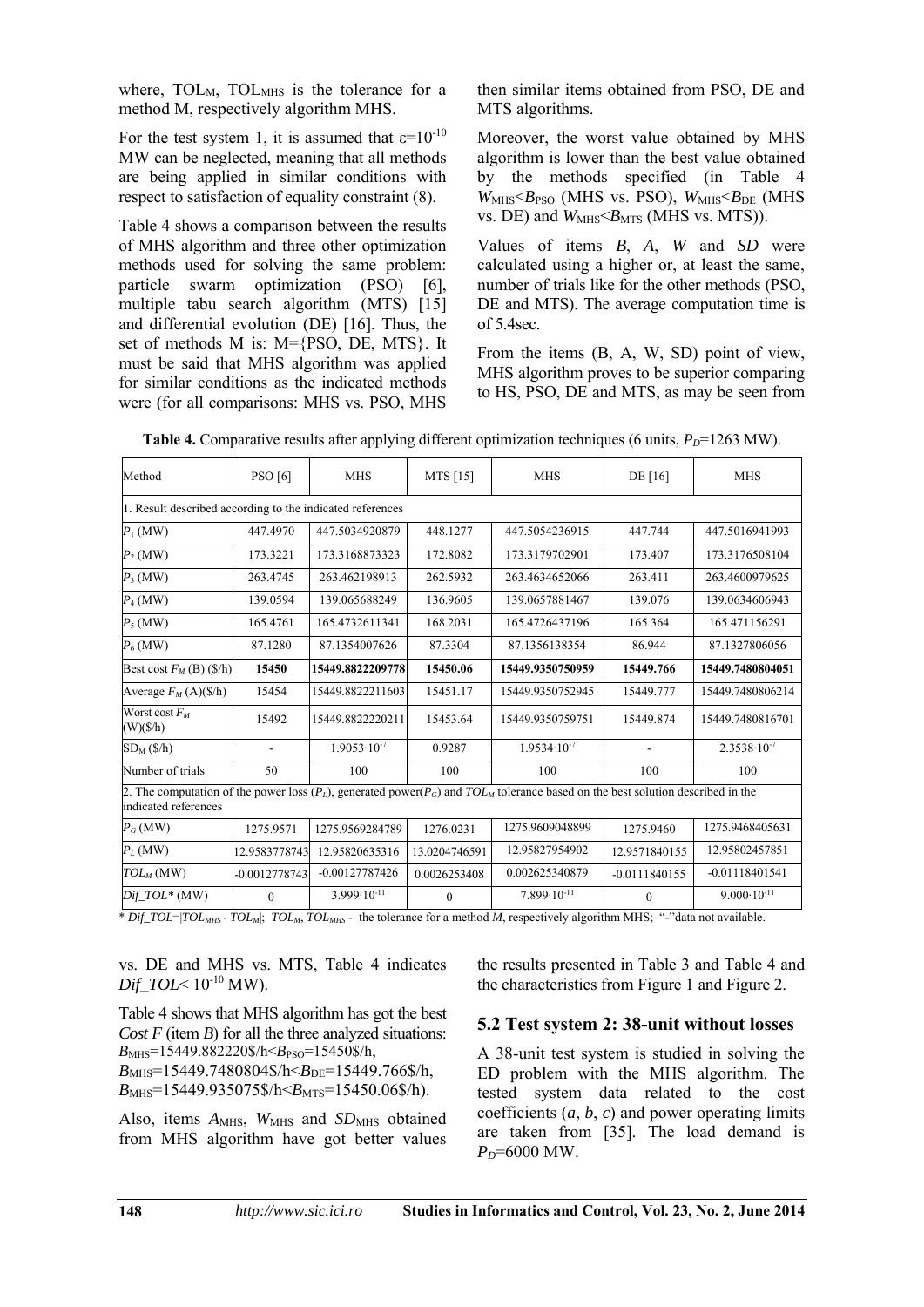For the system with 38-units, after a few experimental trials, the parameters used were set to the following values: *HMS*=15, *PAR*=0.4 and *Nmax*=10000 (for the MHS algorithm) and HMS=15, HMCR=0.99, PAR=0.3, bw=10-6 and  $N_{\text{max}}$ =10000 (for the HS algorithm).

Table 5 shows the best solutions  $(P_i, i=1, 2, ..., 38)$ obtained from MHS and HS algorithms, as well as other solutions obtained from the following optimization technique PSO\_TVAC [7],

| Table 5. Best solution obtained using MHS and HS algorithms and comparison with other optimization |
|----------------------------------------------------------------------------------------------------|
| techniques (38-units, $P_D$ =6000 MW, 100 trials)                                                  |

| Output                             | <b>MHS</b>             | HS                     | PSO_TVAC <sup>[7]</sup>      | $DE/BBO$ [36]          | <b>BBO</b> [36]          |
|------------------------------------|------------------------|------------------------|------------------------------|------------------------|--------------------------|
| 426.6055451709<br>$P_1$ (MW)       |                        | 426.600231683          | 443.659                      | 426.606060             | 422.230586               |
| $P_2$ (MW)                         | 426.6047089764         | 426.5937015757         | 342.956                      | 426.606054             | 422.117933               |
| $P_3$ (MW)                         | 429.6635302444         | 429.650913618          | 433.117                      | 429.663164             | 435.779411               |
| $P_4$ (MW)                         | 429.6647862209         | 429.675753655          | 500.000                      | 429.663181             | 445.481950               |
| $P_5$ (MW)                         | 429.6667821468         | 429.6545940263         | 410.539                      | 429.663193             | 428.475752               |
| $P_6$ (MW)                         | 429.6628268036         | 429.6702425681         | 482.864                      | 429.663164             | 428.649254               |
| $P_7(MW)$                          | 429.6609836262         | 429.6691319879         | 409.483                      | 429.663185             | 428.119288               |
| $P_8$ (MW)                         | 429.6631083527         | 429.6689470513         | 446.079                      | 429.663168             | 429.900663               |
| $P_9$ (MW)                         | 114.0000000000         | 114.000001626          | 119.566                      | 114.000000             | 115.904947               |
| ${P}_{10}\left( \text{MW} \right)$ | 114.0000000000         | 114.0000000000         | 137.274                      | 114.000000             | 114.115368               |
| $P_{11}$ (MW)                      | 119.7673921028         | 119.7662422478         | 138.933                      | 119.768032             | 115.418662               |
| $P_{12}$ (MW)                      | 127.0724320711         | 127.076361834          | 155.401                      | 127.072817             | 127.511404               |
| $P_{13}$ (MW)                      | 110.0000000000         | 110.0000000000         | 121.719                      | 110.000000             | 110.000948               |
| $P_{14}$ (MW)                      | 90.0000000000          | 90.0000000000          | 90.924                       | 90.0000000             | 90.0217671               |
| $P_{15}$ (MW)                      | 82.0000000003          | 82.0000000000          | 97.941                       | 82.0000000             | 82.0000000               |
| $P_{16}$ (MW)                      | 120.0000000000         | 120.0000000000         | 128.106                      | 120.000000             | 120.038496               |
| $P_{17}$ (MW)                      | 159.5982110232         | 159.599299215          | 189.108                      | 159.598036             | 160.303835               |
| $P_{18}$ (MW)                      | 65.0000000000          | 65.0000000000          | 65.000                       | 65.0000000             | 65.0001141               |
| $P_{19}$ (MW)                      | 65.0000000000          | 65.0000000000          | 65.000                       | 65.0000000             | 65.0001370               |
| $P_{20}$ (MW)                      | 272.0000000000         | 272.0000000000         | 267.422                      | 272.000000             | 271.999591               |
| $P_{21}$ (MW)                      | 272.0000000000         | 272.0000000000         | 221.383                      | 272.000000             | 271.872680               |
| $P_{22}$ (MW)                      | 260.0000000000         | 259.9999997967         | 130.804                      | 260.000000             | 259.732054               |
| $P_{23}$ (MW)                      | 130.6483891957         | 130.6460481007         | 124.269                      | 130.648618             | 125.993076               |
| $P_{24}$ (MW)                      | 10.0000000000          | 10.0000006793          | 11.535                       | 10.0000000             | 10.4134771               |
| $P_{25}$ (MW)                      | 113.3051024999         | 113.3130828089         | 77.103                       | 113.305034             | 109.417723               |
| $P_{26}$ (MW)                      | 88.0671008506          | 88.0692392482          | 55.018                       | 88.0669159             | 89.3772664               |
| $P_{27}$ (MW)                      | 37.5056685997          | 37.5059577346          | 75.000                       | 37.5051018             | 36.4110655               |
| $P_{28}$ (MW)                      | 20.0000000000          | 20.0000000000          | 21.682                       | 20.0000000             | 20.0098880               |
| $P_{29}$ (MW)                      | 20.0000000000          | 20.0000000000          | 29.829                       | 20.0000000             | 20.0089554               |
| $P_{30}$ (MW)                      | 20.0000000000          | 20.0000000000          | 20.326                       | 20.0000000             | 20.0000000               |
| $P_{31}$ (MW)                      | 20.0000000000          | 20.0000000000          | 20.000                       | 20.0000000             | 20.0000000               |
| $P_{32}$ (MW)                      | 20.0000000000          | 20.0000000000          | 21.840                       | 20.0000000             | 20.0033959               |
| $P_{33}$ (MW)                      | 25.0000000000          | 25.0000000000          | 25.620                       | 25.0000000             | 25.0066586               |
| $P_{34}$ (MW)                      | 18.0000000000          | 18.0000000000          | 24.261                       | 18.0000000             | 18.0222107               |
| $P_{35}$ (MW)                      | 8.0000000000           | 8.0000000000           | 9.667                        | 8.00000000             | 8.00004260               |
| $P_{36}$ (MW)                      | 25.0000000000          | 25.0000000000          | 25.000                       | 25.0000000             | 25.0060660               |
| $P_{37}$ (MW)                      | 21.7817319076          | 21.7811436951          | 31.642                       | 21.7820891             | 22.0005641               |
| $P_{38}$ (MW)                      | 21.0616992228          | 21.0591058638          | 29.935                       | 21.0621792             | 20.6076309               |
| $P_G(MW)$                          | 5999.9999990156        | 5999.9999990154        | 6000.005                     | 5999.999992            | 5999.95286               |
| $P_D(MW)$                          | 6000                   | 6000                   | 6000                         | 6000                   | 6000                     |
| $TOL_M(MW)$                        | $-9.844 \cdot 10^{-7}$ | $-9.846 \cdot 10^{-7}$ | $5.000 \cdot 10^{-3}$        | $-8.000 \cdot 10^{-6}$ | $-4.713 \cdot 10^{-2}$   |
| Best cost $F_M$ (\$/h)             | 9417235.78535618       | 9417235.78581085       | 9500448.307                  | 9417235.786391673      | 9417633.63764437         |
| Average $F_M$ (\$/h)               | 9417235.78606311       | 9417235.78707343       |                              |                        |                          |
| Worst cost $F_M(\frac{6}{h})$      | 9417235.78641317       | 9417235.79132093       | $\qquad \qquad \blacksquare$ | $\overline{a}$         | $\overline{\phantom{a}}$ |
| $SD_M(S/h)$                        | $3.852 \cdot 10^{-4}$  | $8.196 \cdot 10^{-4}$  | $\overline{\phantom{m}}$     |                        | -                        |

"-" data not available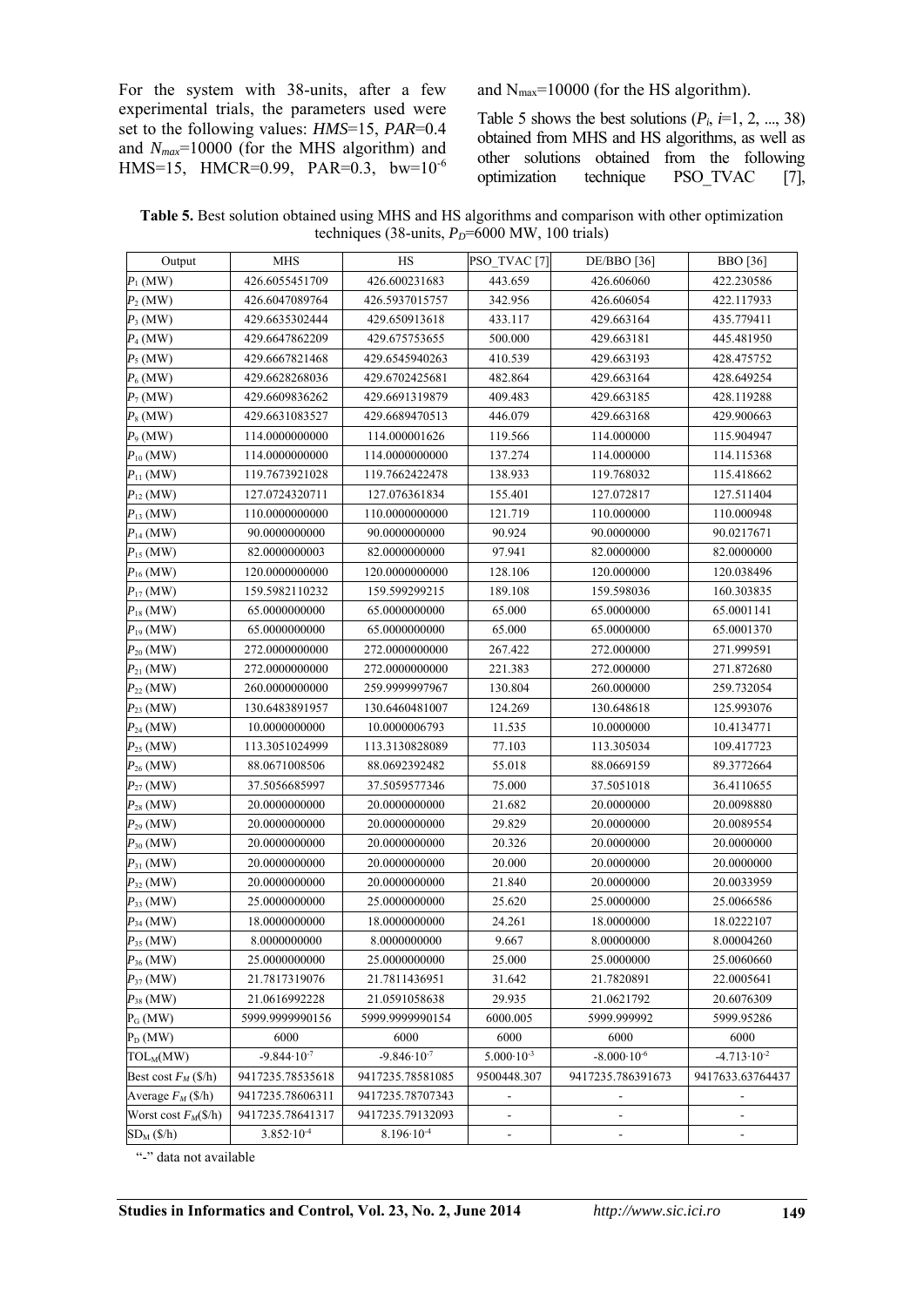Biogeography-Based Optimization (BBO) [36], Hybrid Differential Evolution with Biogeography-Based Optimization (DE/BBO) [36]. Therefore, the set of methods M consists of: M={PSO\_TVAC, BBO, DE/BBO}. At the end of Table 5 items *B*, *A*, *W* and *SD* are shown for all methods.

The values *tcalculed* and *tcritical*, for a significance level of 1%, were determined by applying "Ttest". Since, *tcalculated=*11.44>*tcritical*=2.626, between the results obtained by MHS and HS algorithms there are significant statistical differences  $(A<sub>MHS</sub> < A<sub>HS</sub>)$ . Convergence characteristics for MHS and HS algorithms (for 38-units) are shown in Figure 3.

It is observed that MHS has a better convergence than HS algorithm. In Fig. 4 the best values of *Cost F* (B) function for MHS and HS algorithms are depicted (considering 100 trials). The data from Table 5 and Figure 4 show that MHS algorithm has a better stability than the HS algorithm  $(SD_{\text{MHS}}=3.852 \cdot 10^{-4}$  $\leq$ *SD*<sub>HS</sub>=8.196⋅10<sup>-4</sup>). Also, the values of items B, A, W and SD are better in case of MHS algorithm, comparing to the values of similar items obtained by HS algorithm (Table 5). The average computation time is of 47.2 sec.

*Comparing MHS with other methods.*  Analyzing Table 5 and focusing on item *B*, it can be seen that MHS algorithm is superior comparing to other optimization methods: PSO\_TVAC, BBO. The worst value obtained by MHS algorithm is better than the best value obtained by PSO TVAC (*W<sub>MHS</sub>*<*B*<sub>PSO TVAC)</sub> and BBO ( $W_{\text{MHS}}$  $\leq$  $B_{\text{BBO}}$ ). Also, MHS algorithm has better results than HS algorithm  $(B_{\text{MHS}}< B_{\text{DE/BBO}})$ , when equality constraint (8) is satisfied with a higher precision:



**Figure 3.** Convergence characteristics for MHS and HS algorithms, 38-units

(|*TOL*MHS|=9.844∙10-7<|*TOL*DE/BBO|=8.000∙10-6).

## **6. CONCLUSION**

In this paper, the MHS algorithm has been tested to solve the economic dispatch problem. The MHS algorithm is based on harmony search algorithm. Some features of HS algorithm were replaced with others belonging to artificial bee colony algorithm, in order to enhance its capacity to avoid premature convergence and to get high-quality solutions.

To solve a 6-units test system, several operational characteristics of thermal power generating units were considered (ramp-rate limits, prohibited operating zones, minimum and maximum power operating limits) that define a range of non-continuous values for the output powers of thermal power generating units. Transmission losses in electric line were also considered.

The MHS algorithm was successfully applied on two test systems consisting of 6 units and 38 units. Results show that MHS algorithm is better than HS algorithm for both case studied, if considering items B, A, W and SD. Also, MHS algorithm is better than other optimization techniques used for solving this problem (PSO, DE and MTS for 6-units), respective (PSO\_TVAC, DE/BBO and BBO for 38-units). Considering these good results, it may be said that MHS algorithm has the ability to obtain high-quality solutions, guarantees stability and a good calculation time, both for the 6-units test system, and for the large-scale test system with 38-units.



**Figure 4.** The best total cost *F* obtained with MHS and HS algorithms, for 100 trials, 38-units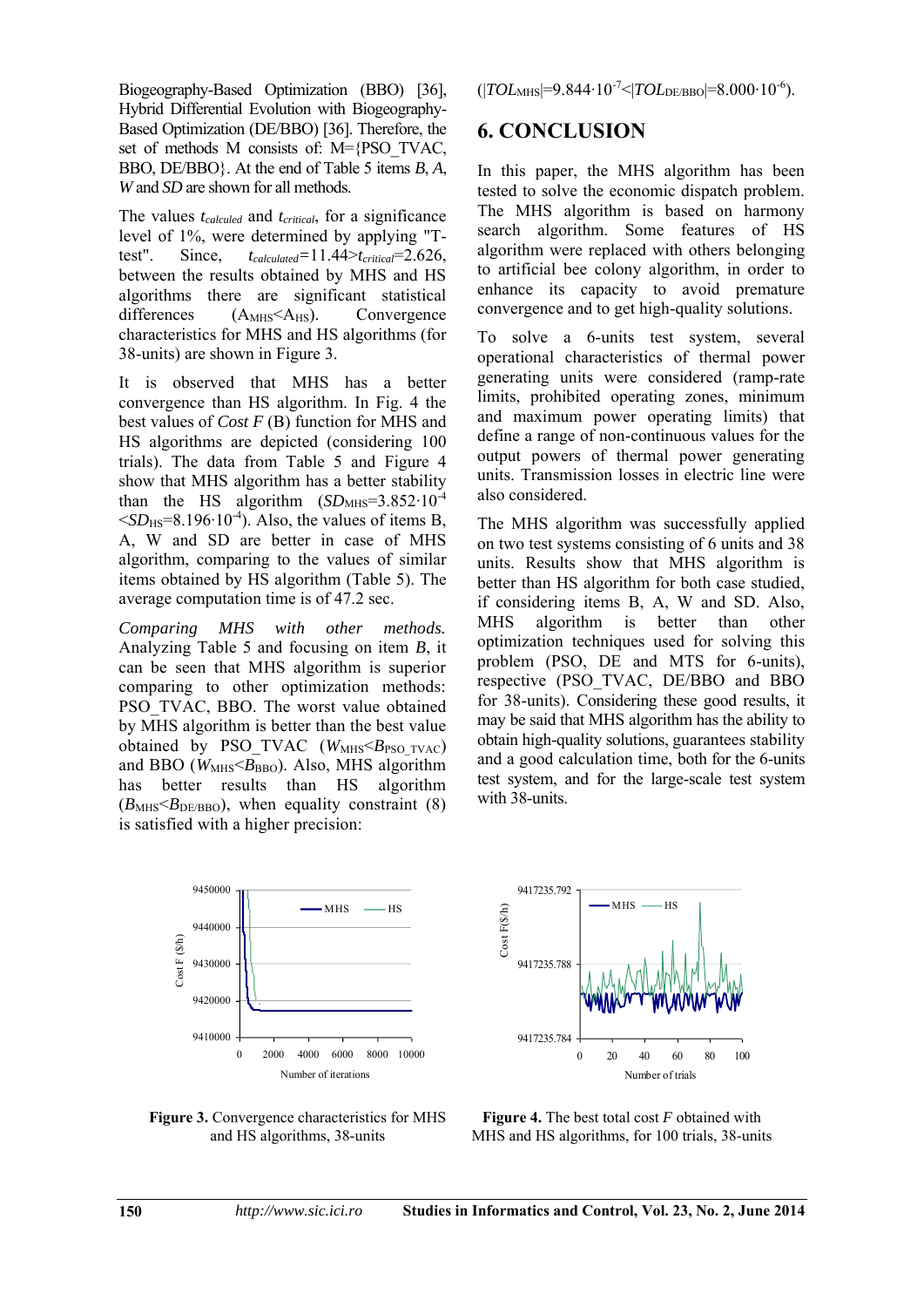## **REFERENCES**

- 1. PARIKH, J., D. CHATTOPADHYAY, **A Multi-Area Linear Programming Approach for Analysis of Economic Operation of the Indian Power System**, IEEE Transaction on Power System, vol. 11(1), 1996, pp. 52-58.
- 2. NANDA, J., L. HARI, M. L. KOTHARI, **Economic Emission Load Dispatch with Line Flow Constraints Using a Classical Technique**. IEE Proceedings Generation, Transmission and Distribution, Vol. 141(1), 1994, pp. 1-10.
- 3. PAPAGEORGIOU, L., E. FRAGA, **A Mixed Integer Quadratic Programming Formulation for the Economic Dispatch of Generators with Prohibited Operating Zones**. Electric Power System Research, Vol. 77(10), 2007, pp. 1292-1296.
- 4. BARD, J. F., **Short-term Scheduling of Thermal-Electric Generators using<br>
Lagrangian Relaxation**, Operations **Lagrangian Relaxation.** Research, Vol. 36(5), 1988, pp. 756-766.
- 5. TRAVERS, D., R. KAYE, **Dynamic Dispatch by Constructive Dynamic Programming**. IEEE Transaction on Power System, Vol. 13(1), 1998. pp. 72-78.
- 6. GAING, Z.-L., **Particle Swarm Optimization to Solving the Economic Dispatch Considering the Generator Constraints**, IEEE Transaction on Power System, Vol. 18(3), 2003, pp. 1187-1195.
- 7. CHATURVEDI, K. T., M. PANDIT, L. SRIVASTAVA, **Particle Swarm Optimization with Time Varying Acceleration Coefficients for Non-Convex Economic Power Dispatch**, Electrical Power and Energy Systems, Vol. 31(6), 2009, pp. 249-257.
- 8. SECUI, D. C., I. FELEA, S. DZITAC, L. POPPER, **A Swarm Intelligence Approach to the Power Dispatch Problem**, International Journal of Computers Communications & Control, Vol. 5(3), 2010, pp. 375-384.
- 9. SELVAKUMAR, A. I., K. THANUSHKODI, **A New Particle Swarm Optimization Solution to Non-Convex Economic Dispatch Problems**, IEEE Transaction on Power System, Vol. 22(1), 2007, pp. 42-51.
- 10. NIKNAM, T., H. D. MOJARRAD, H. Z. MEYMAND, **A New Particle Swarm Optimization for Non-Convex Economic Dispatch**, European Transactions on Electrical Power, Vol. 21(1), 2011, pp. 656-679.
- 11. PARK, J.-B., Y.-W. JEONG, J.-R. SHIN, K. Y. LEE, **An Improved Particle Swarm Optimization for Non-Convex Economic Dispatch Problems**, IEEE Transaction on Power System, Vol. 25(1), 2010, pp. 155-166.
- 12. KHAMSAWANG, S., S. JIRIWIBHAKORN, **DSPSO-TSA for Economic Dispatch Problem with Non-Smooth and Non-continuous Cost Functions**. Energy Conversion and Management, Vol. 51(2), 2010, pp. 365-75.
- 13. SINHA, N., R. CHAKRABARTI, P. K. CHATTOPADHYAY, **Evolutionary Programming Techniques for Economic Load Dispatch**, IEEE Transactions on Evolutionary Computation, Vol. 7(1), 2003, pp. 83-94.
- 14. BHATTACHARYA, A., P. K. CHATTOPADHYAY, **Biogeography-based Optimization for Different Economic Load Dispatch Problems**, Power Systems, Vol. 25(2), 2010, pp. 1064-1077.
- 15. POTHIYA, S., I. NGAMROO, W. KONGPRAWECHNON, **Application of Multiple Tabu Search Algorithm to Solve Dynamic Economic Dispatch Considering Generator Constraints**, Energy Conversion and Management, Vol. 49(4), 2008, pp. 506-516.
- 16. NOMAN, N., H. IBA, **Differential Evolution for Economic Load Dispatch Problems**, Electric Power System Research, Vol. 78(3), 2008, pp. 1322-1331.
- 17. PEREZ-GUERRERO, R. E. J. R. CEDENIO-MALDONADO, **Economic Power Dispatch with Non-smooth Cost Functions using Differential Evolution**, [Proceedings of the 37th Annual North](http://ieeexplore.ieee.org/xpl/mostRecentIssue.jsp?punumber=10440) [American,](http://ieeexplore.ieee.org/xpl/mostRecentIssue.jsp?punumber=10440) Power Symposium, Ames, Iowa, 2005, pp. 183-190.
- 18. SAYAH, S., A. HAMOUDA, **A Hybrid Differential Evolution Algorithm based on Particle Swarm Optimization for Non-convex Economic Dispatch Problems**, Applied Soft Computing, [Vol.](http://www.sciencedirect.com/science/journal/15684946/13/4) [13\(4\)](http://www.sciencedirect.com/science/journal/15684946/13/4), 2013, pp. 1608-1619.